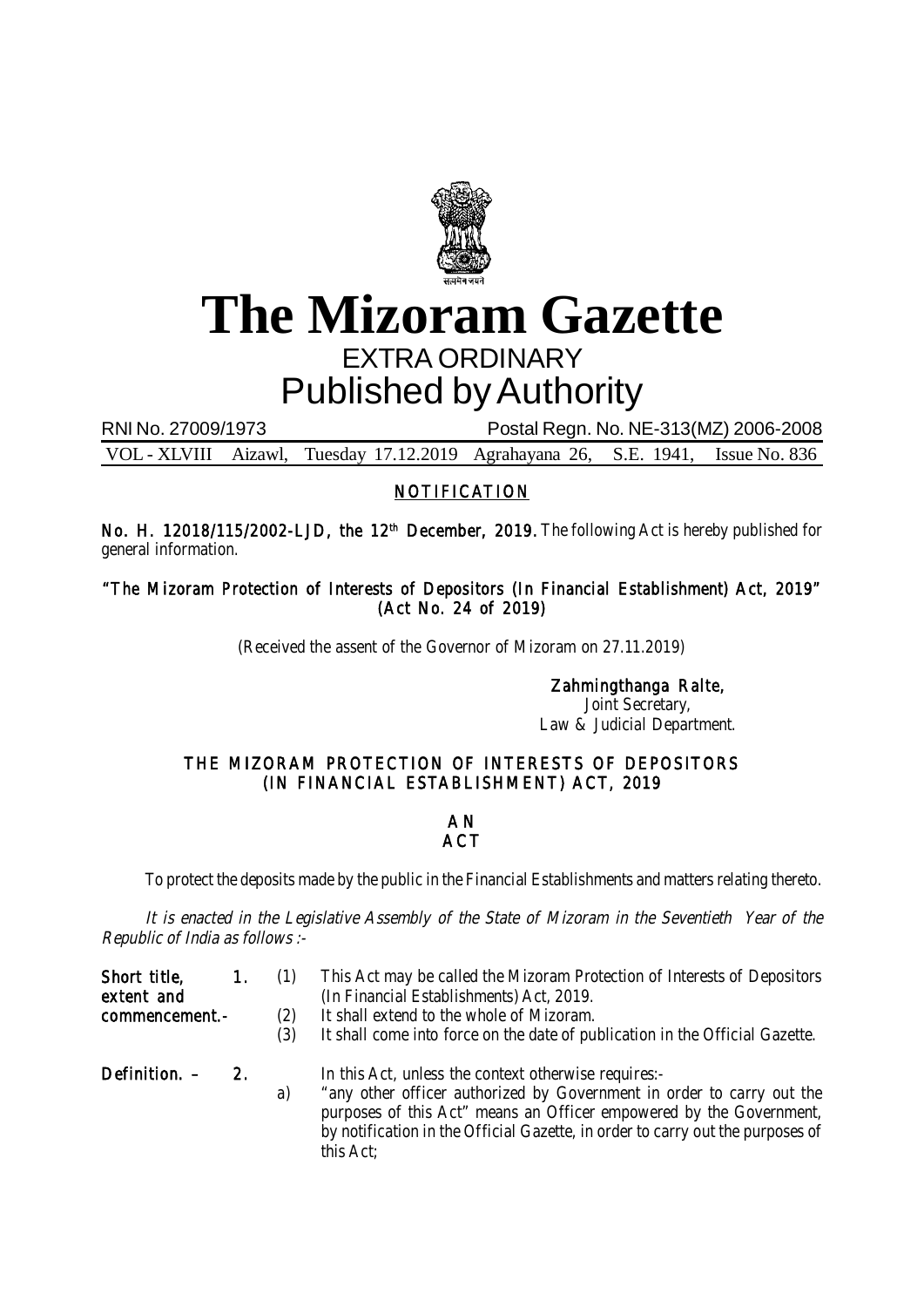$Ex - 836/2019$  - 2 -

- (b) "Competent Authority" means the authority appointed under section 5;
- (c) "Competent Regulatory Authority" means and includes Reserve Bank of India (RBI), Securities and Exchange Board of India (SEBI), Insurance Regulatory and Development Authority (IRDA), Registrar of Companies (ROC), Registrar of Cooperative Societies, Govt. of Mizoram or any other Authority empowered by the Central or State Government from time to time by a notification in the Official Gazette;
- (d) "deposit" means and shall be deemed always to have included any receipt of money or acceptance of any valuable commodity by any Financial Establishment to be returned after a specified period of time or otherwise, either in cash or in kind or in the form of a specified service with or without any benefit in the form of interests, bonus, profit or in any other form, but does not include:-
	- (i) amount raised by way of share capital or by way of debenture, bond or any other instruments covered under the guidelines given and regulations made, by the Securities and Exchange Board of India, established under the Securities and Exchange Board of India Act, 1992; Central Act 15 of 1992
	- (ii) amounts contributed as capital by partners of a firm;
	- (iii) amounts received from a Scheduled Bank or a Co-operative Bank or any other banking company as defined in clause (c) of Section 5 of the Banking Regulation Act, 1949;
	- (iv) any amount received from the Industrial Development Bank of India, or a State Financial Corporation, or any financial Institution specified in or under sub section (39) and (72) of Section 2 of the Companies Act, 2013, or any other institution that may be specified by notification by the Government in this behalf;
	- (v) any amount received from an individual or a firm or an association of individuals, registered under any enactment relating to money lending which is for the time being in force in the State of Mizoram; and
	- (vi) any amount received by way of subscription in respect of a Chit;

Explanation I - "Chit" has the meaning as assigned to it in central clause (b) of section 2 of the Chit Funds Act, 1982; Explanation II - Any credit given by a seller to a buyer on the sale of any property (whether movable or immovable) shall not be deemed to be deposit for the purposes of this clause; Act 40 of 1982

- (e) "depositor" means a person who has made deposits with Financial Establishment;
- (f) "designated Court" means the Court of District and Sessions Judge of Competent Jurisdiction or the Special Court constituted under this Act under section 9, as the case may be.
- (g) "Financial Establishment" means an individual or an association of Central individuals or a firm, or a company registered under the Companies act of Act, 2013 and carrying on the business of receiving deposits under any scheme or arrangement or in any other manner and includes the

Central Act 10 of 1949 Central Act of 2013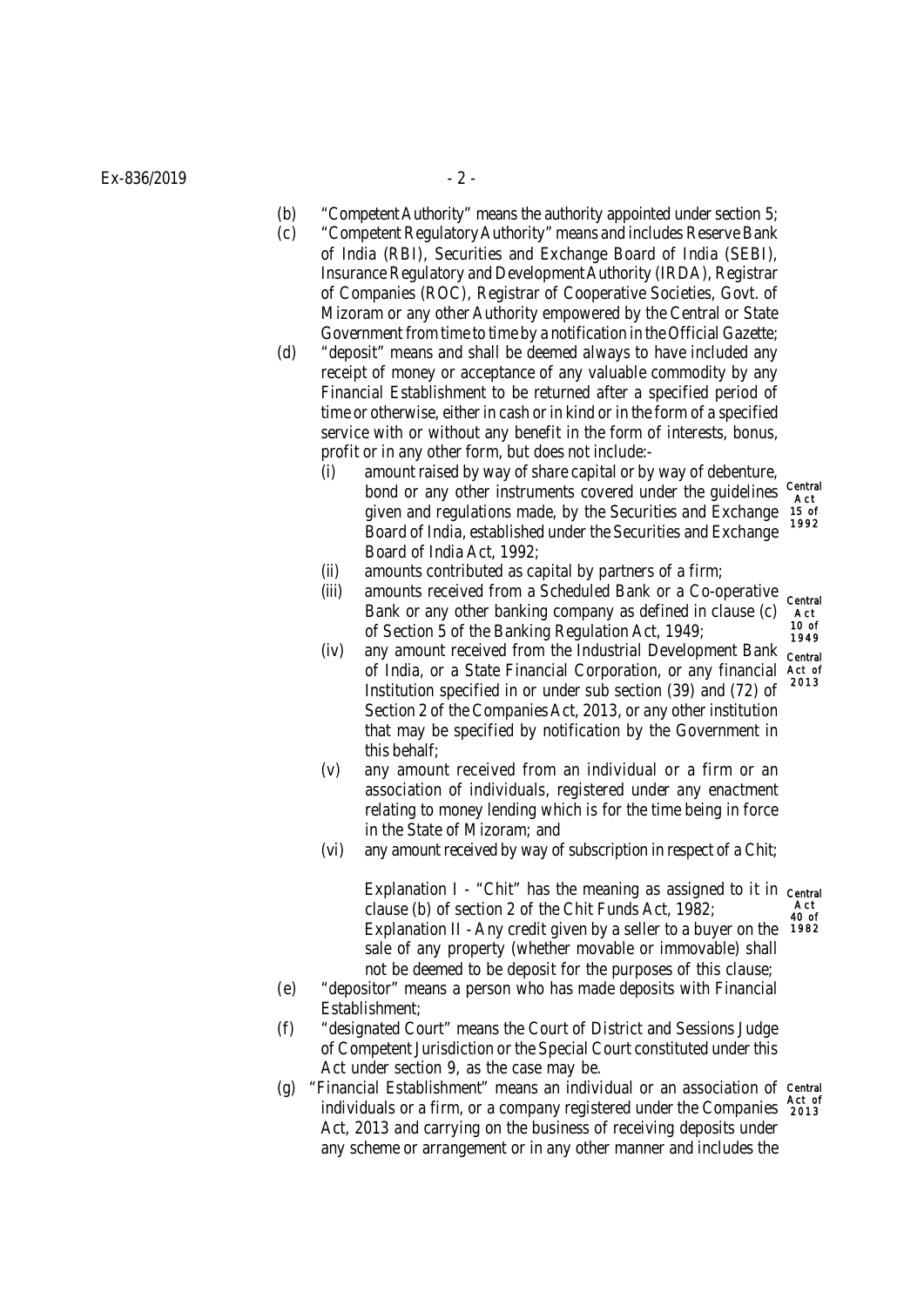Non-Banking Financial Companies (NBFCs) as defined in section Central sub-clause (c) and (f) of clause l of section 45 of the Reserve Bank of India Act 1934, but does not include a corporation or a co-operative society owned or controlled by any State Government or the Central Government, or a Central banking company as defined under section 5(c) of the Banking Regulation Act, 1949; Act No. 10 of 1949 Central Act No. 2 of 1934

- (h) "Government" means the State Government of Mizoram;
- (i) "the Deputy Commissioner" means the Deputy Commis-sioner and District Magistrate of the District;
- (j) "the Superintendent of Police of the District" means the Superintendent of Police in charge of the District Emergency Force (DEF) and shall be deemed to have included his Sub-ordinate officers;
- (k) "The Bureau of Investigation (Economic Offences)" means the Bureau of Investigation (Economic Offences) under the Govt. of Mizoram;

Mandatory 3. (1) Before starting operation in the State of Mizoram, every Financial disclosure for Establishment shall obtain No Obiection Certificate from the Deputy Establishment shall obtain No Objection Certificate from the Deputy Financial Commissioner of the District indicating the details of its business Establishment.– under his local jurisdiction.

- (2) Before giving his No Objection under sub-section (1), the Deputy Commissioner shall refer the application to the concerned Authorities like the Securities and Exchange Board of India (SEBI) or the Reserve Bank of India (RBI) or any other Competent Regulatory Authority of Central or State Government required under the relevant law for the time being in force in such form and in such manner, as may be prescribed by the State Government.
- (3) Before giving his No-Objection under sub-section (1), the Deputy Commissioner shall also obtain a report from the Superintendent of Police having jurisdiction and for this purpose the Superintendent of Police shall cause such enquires /verifications of the Financial Establishment and the persons associated with it in order to ascertain their genuineness or otherwise, previous criminal conduct or acts, if any, and parameters relevant thereto as per existing laws.
- (4) While giving his No Objection under sub-section (1), the Deputy Commissioner, inter alia, shall satisfy himself on the adequacy of the capital base of the Financial Establishment, its business model and sustainability of its business. For the purpose of satisfying himself regarding capital adequacy of the Financial Establishment, the Deputy Commissioner may call for any other document which he, in his judgment, considers necessary for arriving at an objective conclusion.
- (5) In case of any existing Financial Establishment as on the date of enactment of this Act, the details of its business with supporting documents, the registration/ permission/ sanctions obtained from the Authorities like the Securities and Exchange Board of India (SEBI) or the Reserve Bank of India (RBI) or any other Competent Regulatory Authority of Central or State Government required under the relevant law for the time being in force in such form and in such manner, as may be prescribed by the State Government shall be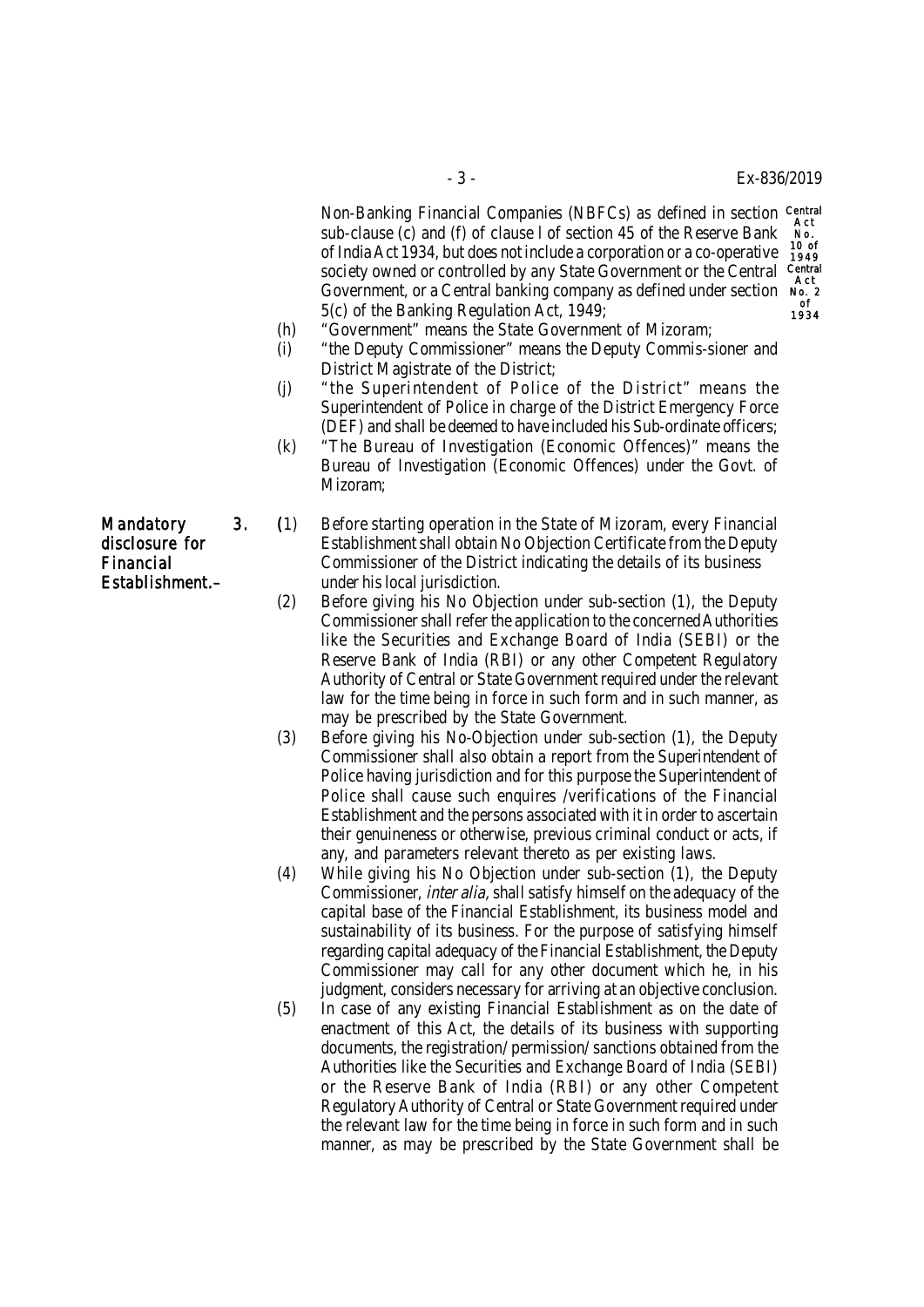intimated to the Deputy Commissioner of the concerned District where the Financial Establishment has been performing its business operations within 30 days of the commencement of this Act.

Report and 4. (1) Every Financial Establishment which commences or carries on its business Return by as such in the State of Mizoram on or after the commencement of this Act Financial shall make a report to the Deputy Commissioner of the District, mentioning Establishment. – the details about its authority to carry on such business, the location of the Financial Establishment in the State and its main Branch Office, if any, wherever situated, permanent address of every person responsible for the management of, or conducting of the business or affairs of, the Financial Establishment in the State and such other particulars as may be prescribed.

> (2) Such report shall be made within thirty days from the date on which a Financial Establishment commences or carries on its business as such in the State:

Provided that a Financial Establishment which has been carrying on its business as such prior to the commencement of this Act shall make such report within thirty days from the date of such commencement.

- (3) Every Financial Establishment shall furnish a quarterly return within one month of the expiry of each quarter of a financial year to the Deputy Commissioner of the district in respect of its business and financial position, the area of its investment and the location of investments of moneys made by it within and outside the State, if any, and such other particulars as may be prescribed.
- (4) Whoever contravenes the provisions of this section shall be punishable with fine which may extend to One lakh rupees.
- Competent 5. (1) The Government may, by notification, appoint an authority hereinafter called Authority.  $-$  "the Competent Authority" to exercise control over the properties attached by the Government under section 12.
	- (2) The Competent Authority shall have such other powers as may be necessary for carrying out the purposes of this Act.
	- (3) Upon receipt of the orders of the Government under section 12, the Competent Authority shall apply within thirty days to the Designated Court for making the ad-interim order of attachment absolute and for a direction to sell the property so attached by public auction and realize the sale proceeds.
	- (4) An application, under sub-section (3) shall be accompanied by one or more affidavit stating the grounds on which the belief that the Financial Establishment has committed any default or is likely to defraud, is founded, the amount of money or value of other property believed to have been procured by means of the deposit, and the details, if any, of persons in whose name such property is believed to have been invested or purchased out of the deposits or any other property attached under section 12.
	- (5) For the purpose of crediting and dealing with the money realized by the Competent Authority, he shall open an account in any Scheduled Bank.
- Authorities 6. (1) Notwithstanding anything contained in Section 12, any person or public in to receive **general aggrieved against any Financial Establishment receiving deposits** complaints from public may file a complaint in writing specifically mentioning the nature and cause of allegations against the Financial Establishment before :-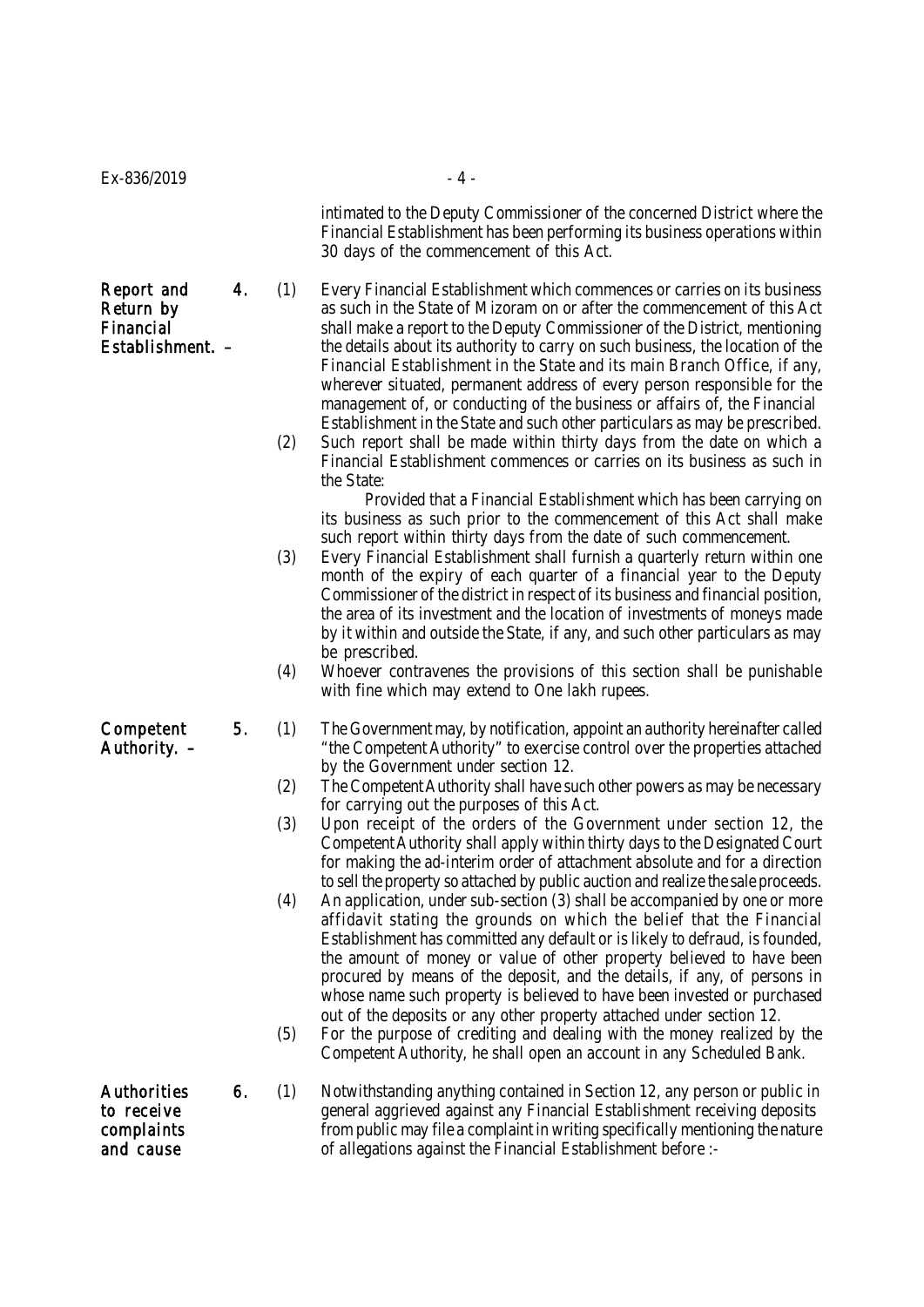- **inquiry and** (i) the Deputy Commissioner or an officer not below the rank of the investigation.  $-$  Superintendent of Police of the Bureau of Investigation (Economic Offences) of the respective jurisdiction, who shall be competent to receive the complaints and cause enquiry and/or investigation of the complaints so received in respect of any fraudulent act as referred to under section 12(i);
	- (ii) An Officer not below the rank of Sub-Deputy Commissioner of the District, the Superintendent of Police of the District or the Officerin-Charge of the Police Station concerned, as the case may be, who shall forward the complaint to the Deputy Commissioner of the District within seven days of the receipt of the complaint.
	- (2) Notwithstanding anything contained in sub-section (1), the Sub-Deputy Commissioner of the District or the Superintendent of Police of the District or the Officer-in-Charge of the Police Station within their respective jurisdiction, may suo-moto file a complaint with the Deputy Commissioner against any Financial Establishment which according to information received by him has committed any one or more of the acts mentioned under section 12(i).
	- (3) On receipt of the complaints, the Deputy Commissioner may make such further enquiry/enquiries as may be necessary within his jurisdiction or outside his jurisdiction with the assistance of the District Administration of the concerned District for the purpose of arriving at a conclusion with respect to the complaint made against the Financial Establishment.
	- (4) In making such enquiries, the Deputy Commissioner may take necessary assistance of any officer subordinate to him for the purpose of preparation of the enquiry report.
	- (5) The Deputy Commissioner or an officer not below the rank of Superintendent of Police in charge of Criminal Investigation Department (Economic Offences Wing) shall forward his report together with the complaint to the Government in all cases within 90 (ninety) days from the date of receipt of the complaint.
	- (6) Notwithstanding anything contained in sections 6 and 12, the Deputy Commissioner of the concerned District, on receipt of information against any Financial Establishment as regards commission of any fraudulent activities mentioned in section 12(i), may suo-moto, cause an enquiry and/ or investigation of such fraudulent activities and submit a report to the Government for necessary action.
	- (7) Notwithstanding anything contained in sections 6 and 12, the Government may suo-moto or on receipt of any complaint under section 12(i) may cause enquiry and/or investigation into the complaint by the Deputy Commissioner of the concerned District or cause enquiry and/or investigation of the complaint or fraudulent transaction referred to in section 12(i) through the Economic Offences Wing or through any other Investigation Agency."
- Punishment 7. Notwithstanding anything contained in Section 5 & 12, any Financial Establishment for default in which,- (i) defaults in repayment of deposit on maturity along with any benefit in repayment of the form of interest bonus, profit or in any other form as promised; or (ii) fails to deposit and render service as assured, against the deposit; or (iii) is found indulging in a fraudulent interests. – act during business operation, every person including the promoter partner, director, manager or any other person or an employee responsible for the management or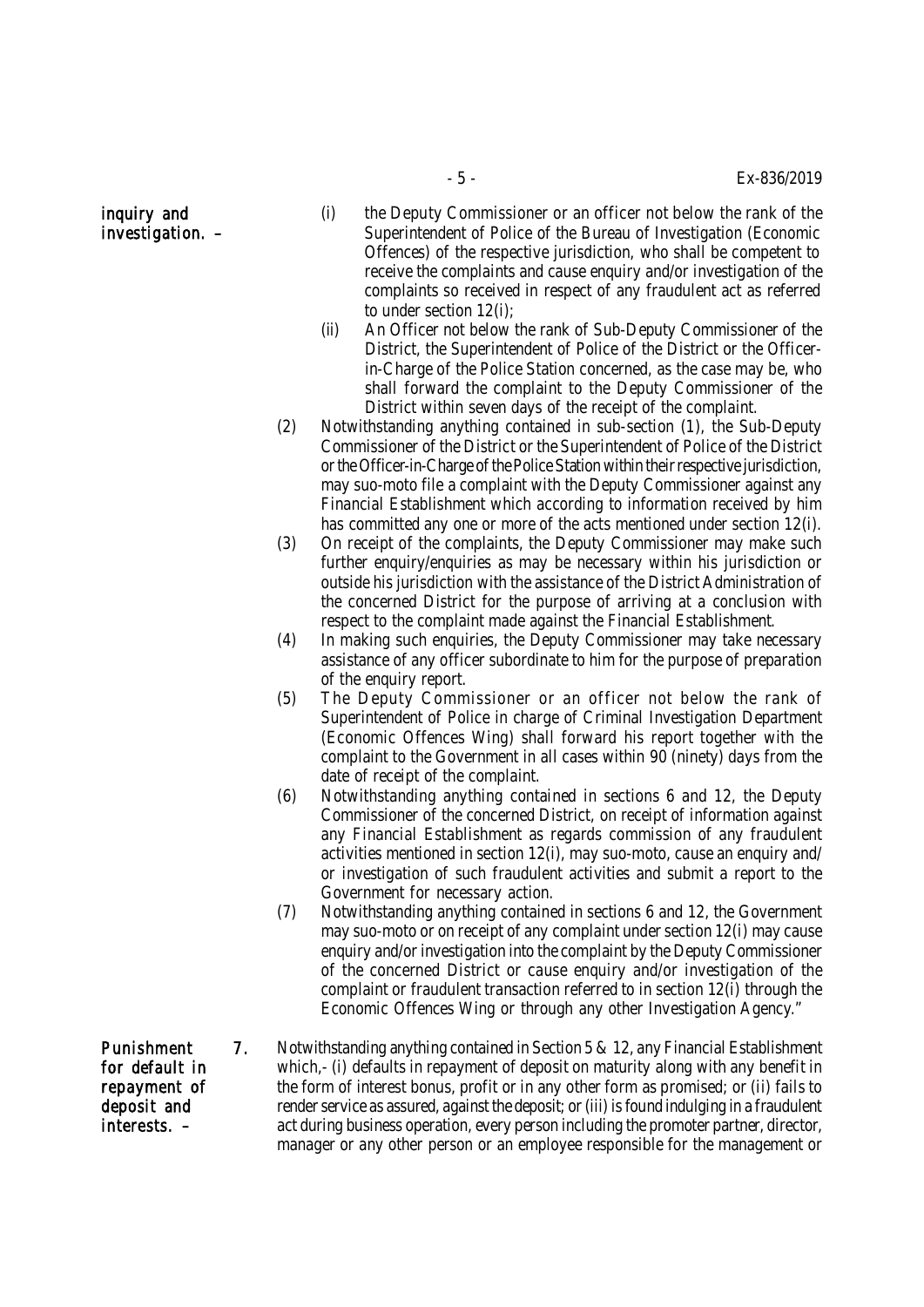| Ex-836/2019                            |     | $-6 -$<br>conduct of the business or affairs of such Financial Establishment or any person<br>abetting the commission of such acts by the Financial Establishment shall, on conviction,<br>be punished with imprisonment for a term which may extend to ten years and<br>with fine which may extend to five lakh rupees and such Financial Establishment<br>shall also be liable for a fine which may extend to 5 lakh rupees : |                                                                                                                                                                                                                                                                                                                                                                                                                                                                                                                                                                                                                                                                                                                                                                                                                                                                                                                                                                                                                  |  |  |  |
|----------------------------------------|-----|---------------------------------------------------------------------------------------------------------------------------------------------------------------------------------------------------------------------------------------------------------------------------------------------------------------------------------------------------------------------------------------------------------------------------------|------------------------------------------------------------------------------------------------------------------------------------------------------------------------------------------------------------------------------------------------------------------------------------------------------------------------------------------------------------------------------------------------------------------------------------------------------------------------------------------------------------------------------------------------------------------------------------------------------------------------------------------------------------------------------------------------------------------------------------------------------------------------------------------------------------------------------------------------------------------------------------------------------------------------------------------------------------------------------------------------------------------|--|--|--|
|                                        |     |                                                                                                                                                                                                                                                                                                                                                                                                                                 |                                                                                                                                                                                                                                                                                                                                                                                                                                                                                                                                                                                                                                                                                                                                                                                                                                                                                                                                                                                                                  |  |  |  |
|                                        |     | Provided that in the absence of special and adequate reasons recorded in<br>the judgment of the Court, the imprisonment shall not be for less than 5 years and<br>the fine shall not be less than two lakh of rupees.                                                                                                                                                                                                           |                                                                                                                                                                                                                                                                                                                                                                                                                                                                                                                                                                                                                                                                                                                                                                                                                                                                                                                                                                                                                  |  |  |  |
|                                        |     | (i)<br>(ii)<br>(iii)<br>(iv)                                                                                                                                                                                                                                                                                                                                                                                                    | Explanation I: For the purposes of this section, a Financial Establishment shall be<br>deemed to have committed a default fraudulently or failed to render specific<br>service fraudulently, if it:-<br>commits default in repayment of such deposit with such benefits in the<br>form of interest, bonus, profit or in any other form as promised or fails to<br>render any specified service promised against such deposit; or<br>fails to render any specific service agreed against the deposit with an intention<br>of causing wrongful gain to one person or wrongful loss to another person; or<br>commits such defaults due to its inability arising out of impracticable or<br>commercially not viable promises made while accepting such deposit or<br>arising out of deployment of money or assets acquired out of the deposits<br>in such a manner as it involves inherent risk in recovery of the same when<br>needed; or<br>commits a fraudulent act as mentioned in Explanation I. of section 12. |  |  |  |
| Compounding<br>of offence. -           | 8.  | (1)<br>(2)                                                                                                                                                                                                                                                                                                                                                                                                                      | An offence punishable under Section 7 may, before the institution of the<br>prosecution, be compounded by the Competent Authority or after the institution<br>of the prosecution, be compounded by the Competent Authority with the<br>permission of the Designated Court on payment of the entire amount due<br>to the depositors with or without interest.<br>Where an offence has been compounded under sub-section (1), no proceeding<br>or further proceeding, as the case may be, shall be taken or continued against<br>the offender in respect of the offence so compounded and the offender, if<br>in custody, shall be discharged forthwith.                                                                                                                                                                                                                                                                                                                                                           |  |  |  |
| Designated<br>Court. -                 |     | (1)<br>(2)<br>(3)<br>(4)                                                                                                                                                                                                                                                                                                                                                                                                        | For the purpose of this Act, the Government may, by notification, constitute<br>one or more Designated Courts for such area or areas or such case or cases<br>as may be specified in the notification in the cadre of a District and Sessions Judge.<br>No Court, other than the District and Sessions Judge or a Special Court<br>constituted under this Act shall have jurisdiction in respect of any matter to<br>which the provisions of this Act apply.<br>Any pending case in any other Court to which the provisions of this Act<br>apply, shall stand transferred to the Designated Court.<br>The Designated Court constituted under this Act on application by the<br>Competent Authority pass such order or issue such direction as may be<br>necessary for the equitable distribution among the depositors of the money<br>realized from out of the property attached.                                                                                                                                |  |  |  |
| Power of the<br>Designated<br>Court. - | 10. | (1)                                                                                                                                                                                                                                                                                                                                                                                                                             | Upon receipt of an application under section 5, the Designated Court<br>constituted under this Act shall issue to the Financial Establishment or to<br>any other person whose property is attached by the Government under section                                                                                                                                                                                                                                                                                                                                                                                                                                                                                                                                                                                                                                                                                                                                                                               |  |  |  |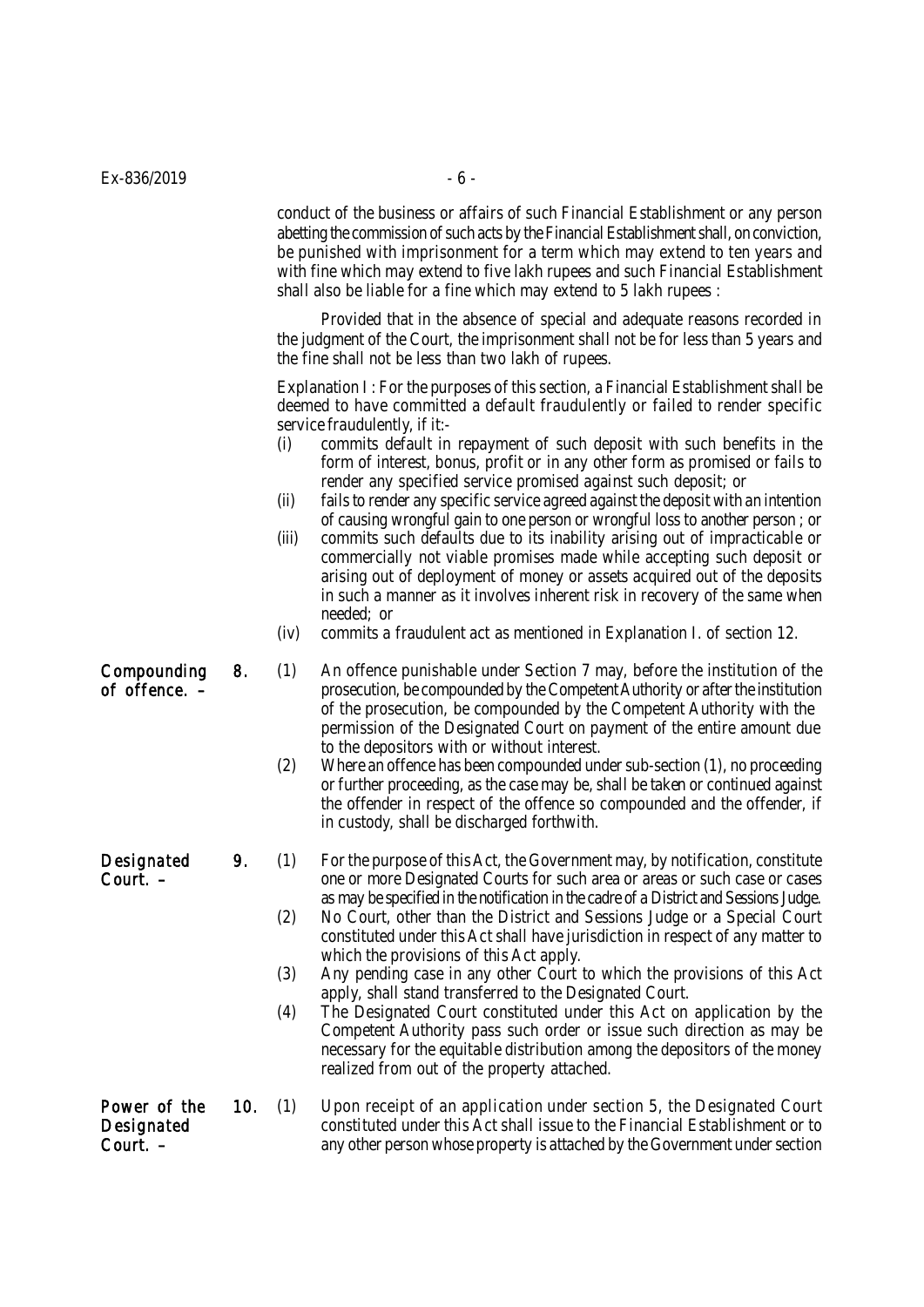12, a notice accompanied by an application and affidavit and the evidence, if any, recorded, calling upon him to show cause on a date to be specified in the notice as to why the order of attachment should not be made absolute.

- (2) The Designated Court shall also issue such notice to all other persons represented to it as having or being likely to claim any interest or title in the property of the Financial Establishment or the person to whom the notice is issued calling upon such person to appear on the same date specified in the notice and make objection if he so desires to attachment of the property or any portion thereof on the ground that he has an interest in such property or portion thereof.
- (3) Any person claiming an interest in the property attached or any portion thereof may, notwithstanding that no notice has been served upon him under this section, make an objection as aforesaid to the Designated Court at any time before an order is passed under subsection (4) or sub-section (6).
- (4) If no cause is shown and no objections are made on or before the specified date the Designated Court shall forthwith pass an order making the ad-interim order of attachment absolute.
- (5) If cause is shown or any objection is made as aforesaid, the Central Designated Court shall proceed to investigate the same and in so Besignated Goart share proceed to investigate the same and in so the doing, as regards the examination of the parties and in all other 190 respects, the Designated Court shall, subject to the provisions of this Act, follow the procedure and exercise all the powers of a Court in hearing a suit under the Code of Civil Procedure,1908 and any person making an objection shall be required to adduce evidence to show that on the date of the attachment he had some interest in the property attached. Act 5 1908
- (6) After investigation under sub-section (5), the Designated Court shall pass an order, within a period of one hundred and eighty days from the date of receipt of an application under sub-section (3) of Section 5, either making the ad-interim order of attachment absolute or varying it by releasing a portion of the property from attachment or cancelling the ad-interim order of attachment and then direct the Competent Authority to sell the property so attached by public auction and realize the sale proceeds:

Provided that the Designated Court shall not release from attachment any interest, which it is satisfied that the Financial Establishment or the person referred to in the sub-section (1) has in the property, unless it is also satisfied that there will remain under attachment an amount or property of value not less than the value that is required for repayment to the depositors of such Financial Establishment.

- Attachment 11. (1) Where the assets available for attachment of a Financial Establishment of properties or other person referred to in section 12 are found to be less than<br>of malafide the amount or value which such Financial Establishment is required the amount or value which such Financial Establishment is required transferees. – to repay to the depositors and where the Designated Court is satisfied by affidavit or otherwise, that there is reasonable cause for believing
-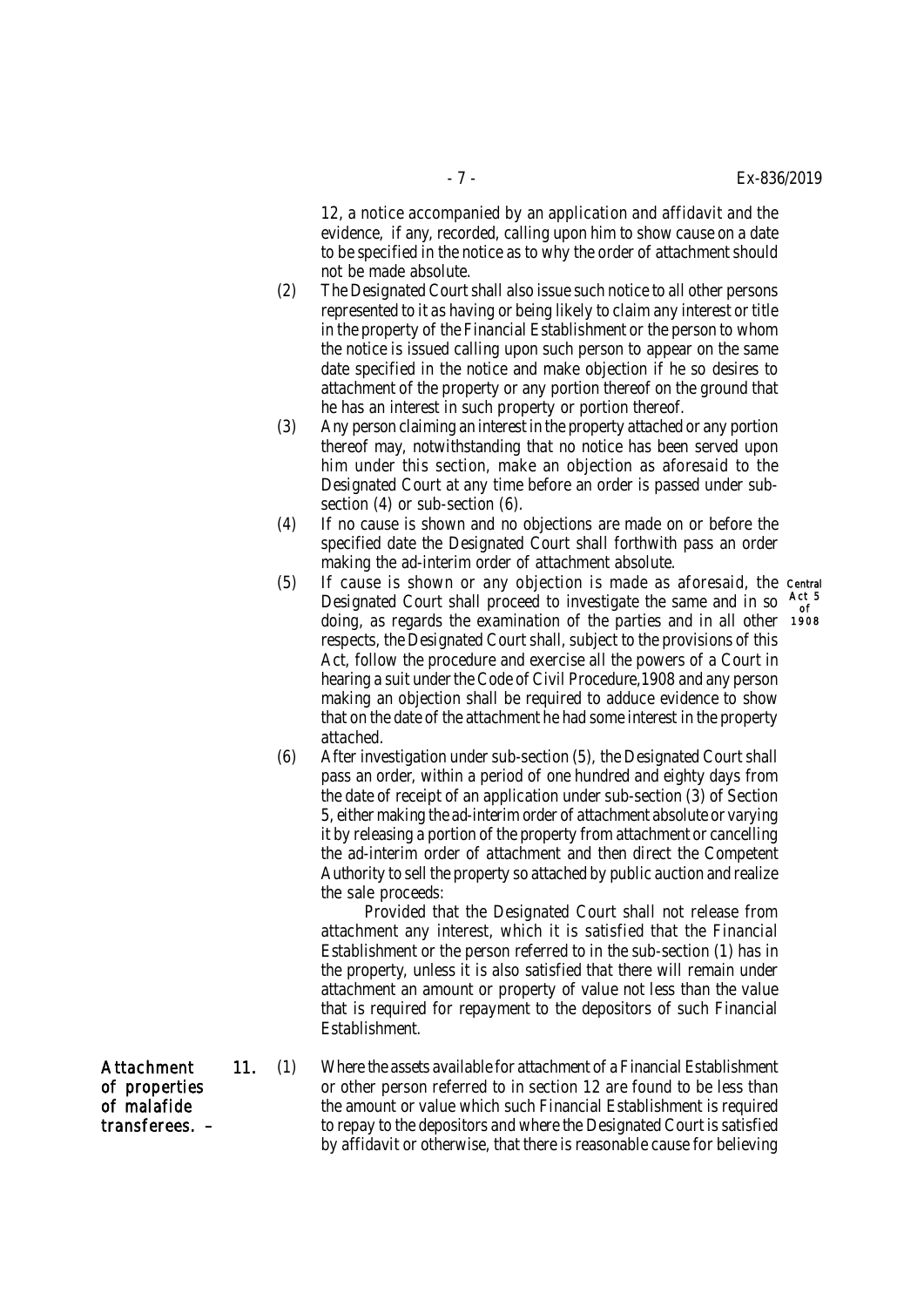that the said Financial Establishment has transferred, whether before or after the commencement of this Act, any of the property otherwise than in good faith and for consideration, the Designated Court may, by notice, require any transferee of such property, whether or not he received the property directly from the said Financial Establishment, to appear on a date to be specified in the notice and show cause why so much of the transferee's property as is equivalent to the proper value of the property transferred should not be attached.

- (2) Where the said transferee does not appear and show cause on the specified date or where after investigation in the manner provided in sub-section (5) of Section 10, the Designated Court is satisfied that the transfer of the property to the said transferee was not in good faith and for consideration, the Designated Court shall order the attachment of so much of the said transferee's property as in the opinion of the Designated Court is equivalent to the proper value of the property transferred.
- Attachment 12. Notwithstanding anything contained in any other law for the time being in force,-

of properties (i) where, upon complaints received from any depositor or any report from the on default of Deputy Commissioner or an officer not below the rank of Superintendent return of of Police of the Bureau of Investigation (Economic Offences) of the respective

- deposit.  $-$  jurisdiction or otherwise, that any Financial Establishment has-(a) received deposits from public by indulging in a fraudulent act; or
	- (b) failed to return the deposit after maturity or on demand by-depositor; or
	- (c) failed in payment of interest or other assured benefit; or
	- (d) failed to provide the service against such deposit; and/or
	- (ii) Where the Government has reason to believe that any Financial Establishment is acting in a calculated manner with an intention to defraud the depositors, and if the Government is satisfied that such Financial Establishment is not likely to return the deposits or to make payment of interest or to provide the service;

The Government may, in order to protect the interest of the depositors of such Financial Establishment, pass an ad-interim order attaching the money or other property alleged to have been procured either in the name of the Financial Establishment or in the name of any other person from and out of the deposits collected by the Financial Establishment, or if it transpires that such money or other property is not available for attachment or not sufficient for repayment of the deposits, such other property of the said Financial Establishment or the promoter, director, partner or manager or member of the said Financial Establishment or a person who has borrowed money from the Financial Establishment to the extent of his default or such other properties of that person in whose name properties were purchased from and out of the deposits collected by the Financial Establishment, as the Government may think fit and transfer the control over the said money or property to the Competent Authority.

Explanation 1:- For the purposes of clause (i) any Financial Establishment receiving deposits from the public in violation of any law for the time being in force or without valid registration/ license/permission from a competent Regulatory Authority or dresses, camouflages its deposit taking in the form of any other business or activity shall be deemed to be indulging in a fraudulent act.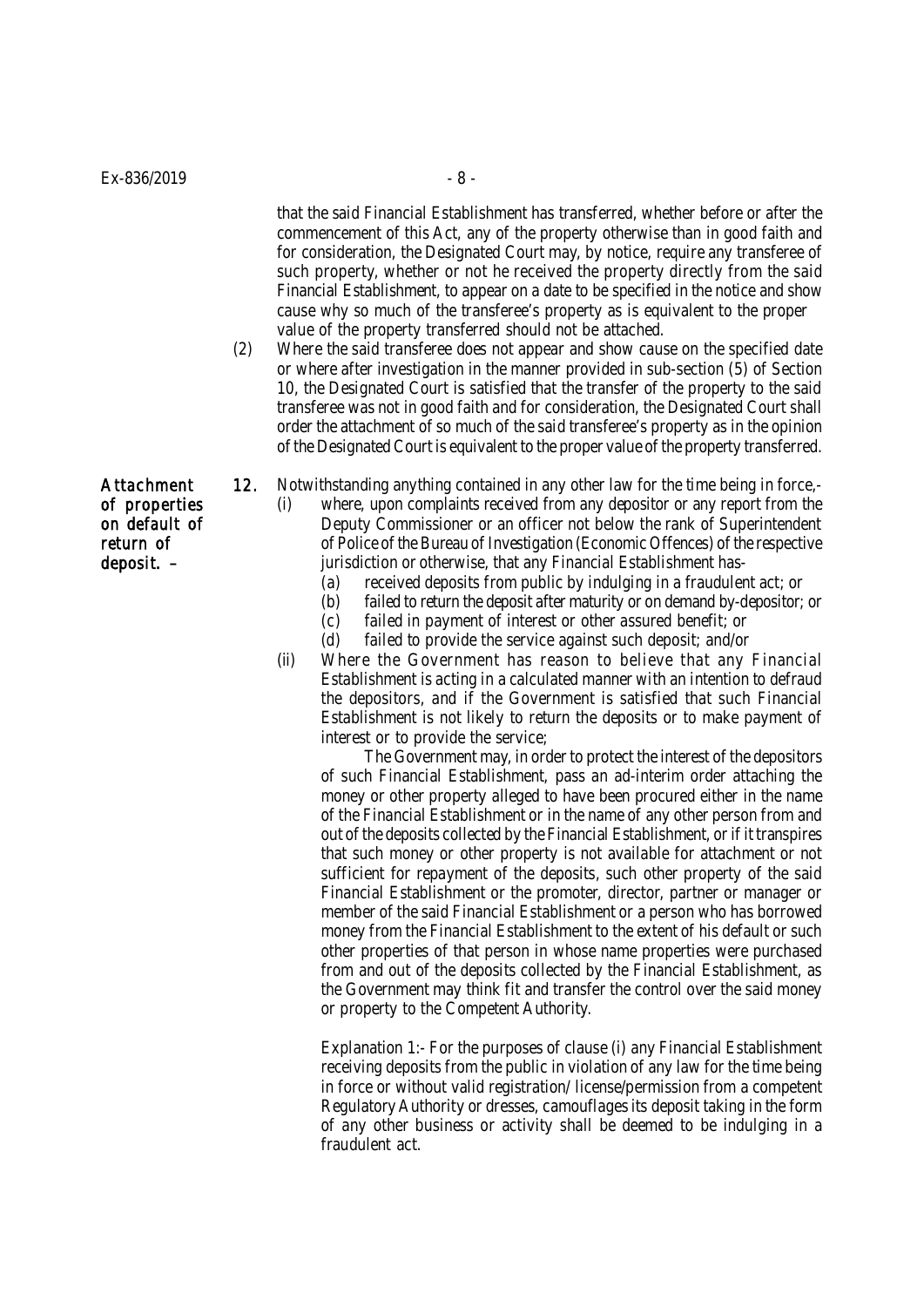| Security in<br>lieu of<br>attachment. –                  | 13. | Any Financial Establishment or person, whose property has been or is about to be<br>attached under this Act, may, at any time, apply to the Designated Court for<br>permission to give security in lieu of such attachment and where the security<br>offered and given is in the opinion of Designated Court satisfactory and sufficient,<br>it may cancel the ad-interim order of attachment or as the case may be, refrain<br>from passing the order of attachment.                                                                                                                                                                                                                                                                                                                                                                           |  |  |
|----------------------------------------------------------|-----|-------------------------------------------------------------------------------------------------------------------------------------------------------------------------------------------------------------------------------------------------------------------------------------------------------------------------------------------------------------------------------------------------------------------------------------------------------------------------------------------------------------------------------------------------------------------------------------------------------------------------------------------------------------------------------------------------------------------------------------------------------------------------------------------------------------------------------------------------|--|--|
| Administration<br>of property<br>attached. –             | 14. | The Designated Court may, on the application of any person interested in any<br>property attached under this Act, and, after giving the Competent Authority an<br>opportunity of being heard make such orders as the Designated Court considers<br>just and reasonable for:-<br>providing from such of the property attached as the applicant claims an<br>(a)<br>interest in, such sum as may be reasonably necessary for the maintenance<br>of the applicant and of his family and for expenses connected with the<br>defense of the applicant where criminal proceedings have been instituted<br>against him in the Designated Court under Section 7;<br>safeguarding so far as may be practicable, the interest of any business<br>(b)<br>affected by the attachment and in particular in the interest of any partners<br>in such business. |  |  |
| Valuation of<br>property<br>attached. –                  | 15. | The Competent Authority may by notification form a panel of approved evaluators<br>to evaluate the property attached under this Act. If necessary, the Competent<br>Authority may also appoint private evaluators. In any case, the value of property<br>attached cannot be below the base rate approved by the Government.                                                                                                                                                                                                                                                                                                                                                                                                                                                                                                                     |  |  |
| Appeal. –                                                | 16. | Any person including the Competent Authority, if aggrieved by an order of the<br>Designated Court may appeal to the High Court within thirty days from the date<br>of the order.                                                                                                                                                                                                                                                                                                                                                                                                                                                                                                                                                                                                                                                                |  |  |
| Special<br>Public<br>Prosecutor. -                       | 17. | The Government may, by notification, appoint an Advocate of not less than ten<br>years standing as a Special Public Prosecutor for the purposes of conducting the<br>cases falling under this Act in the Designated Court.                                                                                                                                                                                                                                                                                                                                                                                                                                                                                                                                                                                                                      |  |  |
| Procedure and<br>powers of the<br>Designated<br>Court. - | 18. | The Designated Court may take cognizance of the offence without the<br>Central<br>Act 2<br>accused being committed to it for trial and in trying the accused person<br>of 1974<br>shall follow the procedure prescribed in the Code of Criminal Procedure,<br>1973 for the trial of warrant cases by Magistrates.                                                                                                                                                                                                                                                                                                                                                                                                                                                                                                                               |  |  |
| Anticipatory<br>bail not to<br>be granted. –             | 19. | Central<br>Notwithstanding anything contained in Section 438 of the Code of<br>Act 2<br>of 1974<br>Criminal Procedure, 1973, no Court shall grant anticipatory bail to<br>any person under this Act.                                                                                                                                                                                                                                                                                                                                                                                                                                                                                                                                                                                                                                            |  |  |
| Act to<br>override                                       | 20. | Save as otherwise provided in this Act, the provisions of this Act shall have effect<br>notwithstanding anything inconsistent therewith contained in any other law for                                                                                                                                                                                                                                                                                                                                                                                                                                                                                                                                                                                                                                                                          |  |  |

other laws.  $-$  the time being in force or any custom or usage or any instrument having effect by virtue of any such law.